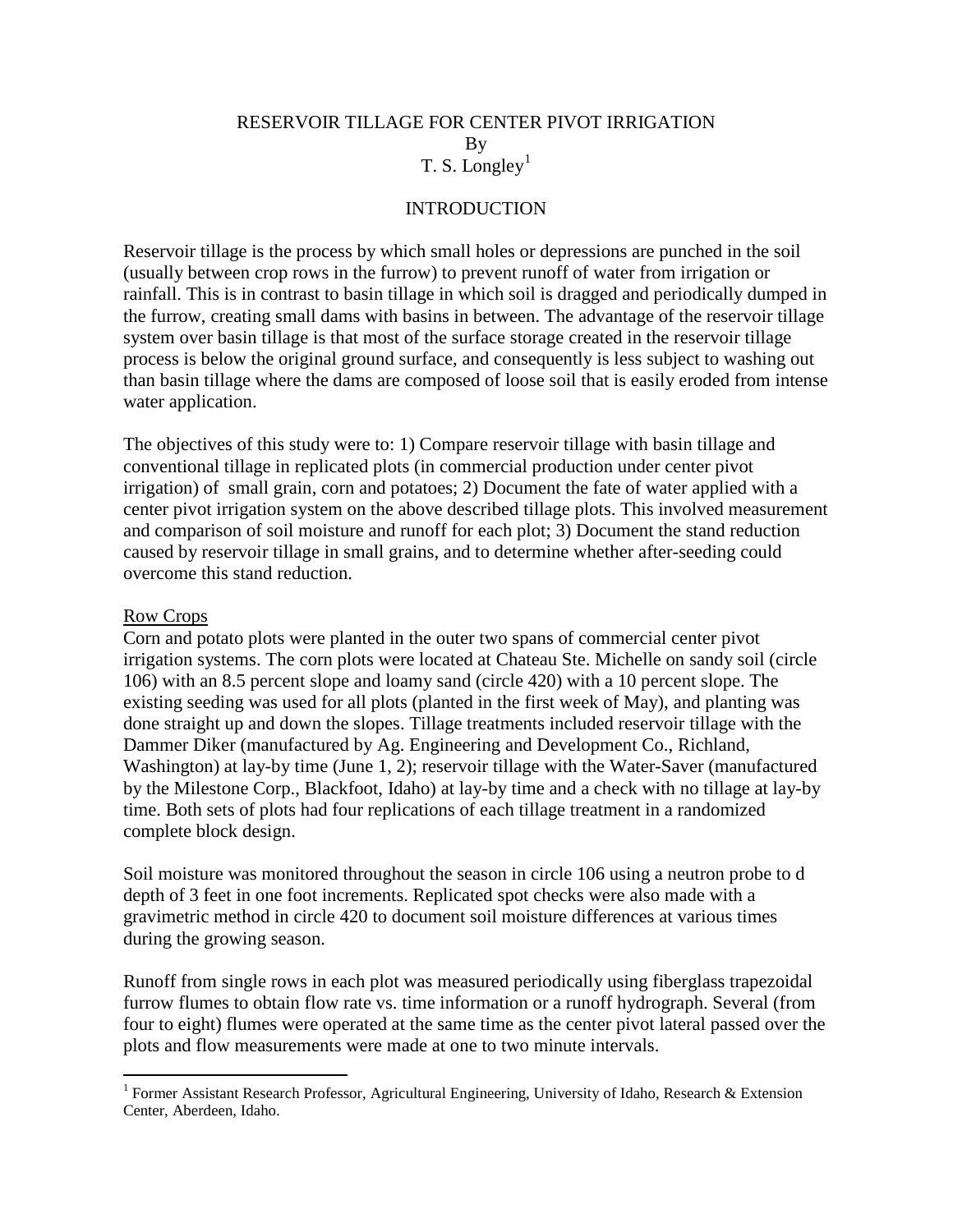Yield measurements were made by picking the ears from 11.8 feet of row on August 28 in circle 106 and September 25 and October  $29<sup>th</sup>$  in circle 420. Each plot received the standard irrigation scheduling program practiced on the commercial portion of each circle. Irrigation amounts for an individual irrigation were kept relatively constant at 0.220 inches/revolution in circle 106 and 0.280 inches/revolution in circle 420.

The procedures used in the potato plots at the K2H farm were essentially the same as those used on the corn plots, with the exception that a basin tillage treatment was added with a soil dragging type machine (manufactured by Ansley and Sons, Lockney, Texas). The soil at the K2H farm was sandy loam with a slope of seven percent and irrigations were normally 0.38 to 0.42 inches/revolution.

Yields were measured by digging 7.5 feet of row from each plot and weighing all tubers over two inches in diameter. Statistical analysis of the early yields on the potato plots was not possible because two of the replications were washed out early in the season by an irrigation system malfunction. A later harvest was done with all four replications on September 24, 1984, however. Plots were planted in a randomized complete block design with four replications of each tillage treatment.

#### Small Grains

A spring wheat trial similar to the row crop experiments described above was planted at the Childs ranch near Arlington, Oregon. The soil was a silt loam with a slope of 1.5 percent. Treatments were: 1) conventional tillage, 2) reservoir tillage alone after regular seeding and 3) reservoir tillage after regular seeding with an after-seeding in the areas disturbed by the tillage at the rate of approximately 40 lbs/acre. These plots were also planted in a randomized complete block design with four replications of each tillage treatment.

The after-seeding was accomplished using a unique system developed by the grower, Mr. David Childs. A drill box was mounted on the frame of the Dammer Diker, from which PVC tubes directed the seed to the disturbed area behind each "spider" or hole punching wheel on the machine. This seed falling onto the soil surface behind the tillage machine was germinated using several light water applications with the center pivot. Similar after-seeding has been done at other locations using aerial applications, but at considerably higher cost.

In order to determine the best after-seeding rate using reservoir tillage, another spring wheat experiment was planted at the University of Idaho Research and Extension Center (RECAB). The treatments in this experiment included reservoir tillage with the Water Saver, both with and without the ripping shank normally mounted in front of the tillage wheel. Other reservoir tillage treatments included the Dammer Diker without after-seeding and the Dammer Diker with 10, 20 and 40 lbs/acre after-seeding in the disturbed area, as well as a check with conventional tillage.

This experiment was designed specifically to test the effects of reservoir tillage on the stand of spring wheat. The experimental design was randomized, complete block with eight replications and irrigation was provided with a solid set hand line system.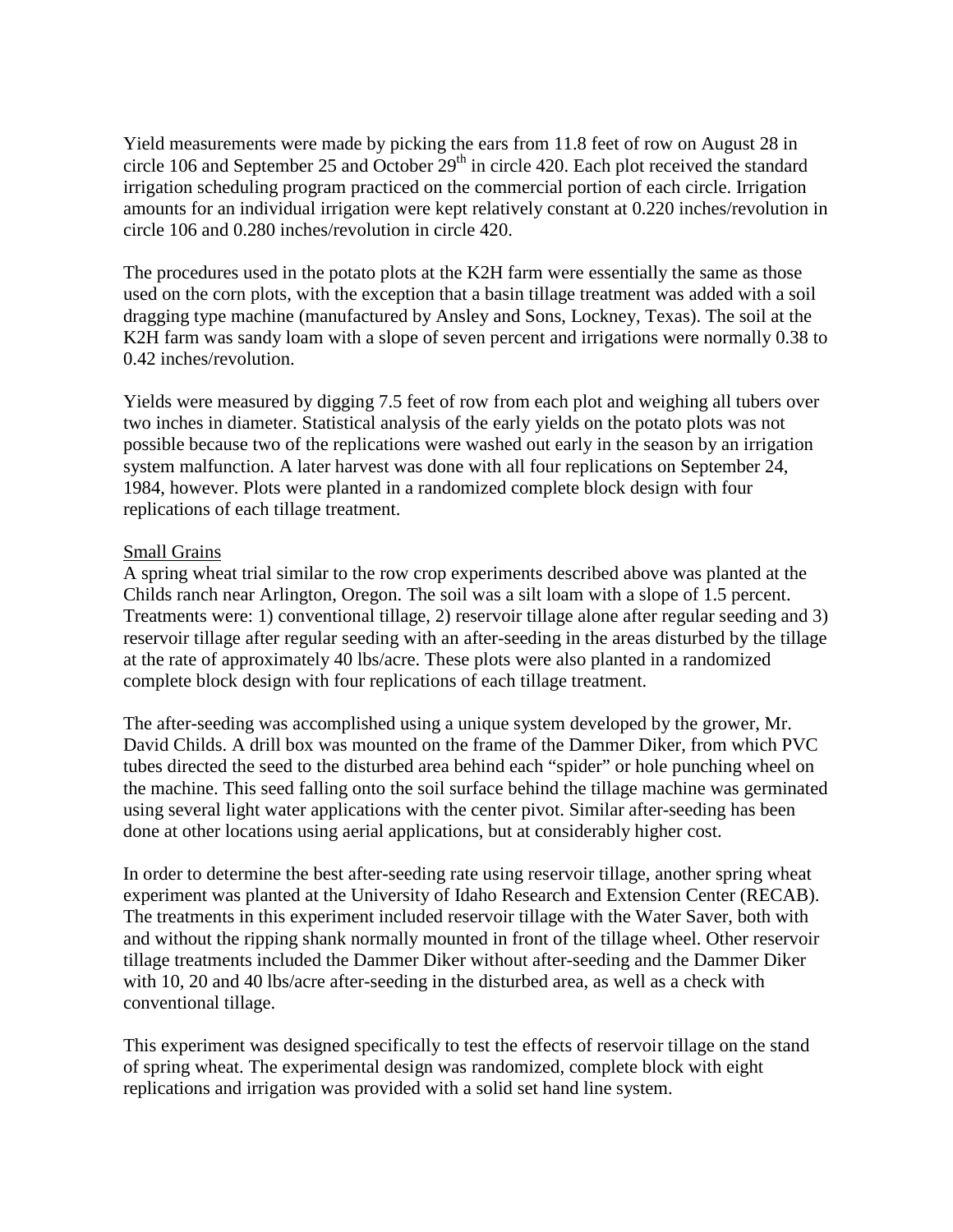## RESULTS

#### Row Crops

The yield comparisons for the early harvest taken on August 29, 1984 from Chateau Ste. Michele in circle 106 and are given in Table 1. In this case, the Dammer Diker produced a 31 percent yield increase over the check tillage treatment, which was significant at  $\infty$ =0.01 using the LSD comparison. From these yield data, it is obvious that water retention in the furrow on steep slopes translated into a substantial yield increase. The yields from circle 420 are shown in Table 2. Although not statistically different, there is a trend for a yield increase with both reservoir tillage treatments.

The gravimetric soil moisture comparisons taken on August 7, 1984 in the potato plots at the K2H farm are shown in Figure 7. All of the tillage treatments tested showed an increase in soil moisture in both the first and second foot as compared with the check, with the Milestone Water Saver showing the highest soil moisture in both cases.

Piping failures of the dikes between the reservoirs or basins were evident in most of the potato plots at the U&I K2H farm at the time the runoff measurements were made. Because of the failure of many of the reservoirs and basins, it was not at first anticipated that yield data from these plots would be meaningful, but as the season progressed, some settling of the dikes in the furrows occurred, and a difference in plant health was noticed between the checks and the reservoir tillage treatments. The checks were suffering from "early dying" and the reservoir tillage treatments remained relatively healthy. For this reason, an early yield sample was obtained from two replications of each treatment on August 29, 1984 to determine if full season yield and grade data was worth obtaining. The results of this yield sample are shown in Table 3.

Although statistical comparisons are not available with only two replications, it is interesting to note that the highest yields were obtained from the Dammer Diker, which showed a 22 percent increase over the check. This yield difference is probably due to partial retarding of the runoff flow by the remains of the reservoirs, even though most of them had failed due to piping.

Table 4 shows the yield and quality data taken from all four replications on September 24, 1984. The total yields were not statistically different, but there was a strong trend for an increase with the reservoir tillage treatments. The yield of #1 and #2 potatoes, however, showed a 104 percent increase over the check with the highest reservoir tillage treatment, the Dammer Diker. The percent useable was also 71 percent higher than the check with this treatment. From these comparisons, reservoir tillage, and in particular the Dammer Diker, caused a significant improvement in the yield of useable potatoes over the standard practice.

### Small Grains

Only stand and yield data were obtained for the small grain plots harvested early enough to be reported in this study. Table 5 shows the stand and yield data obtained in the spring wheat plots at the Childs ranch.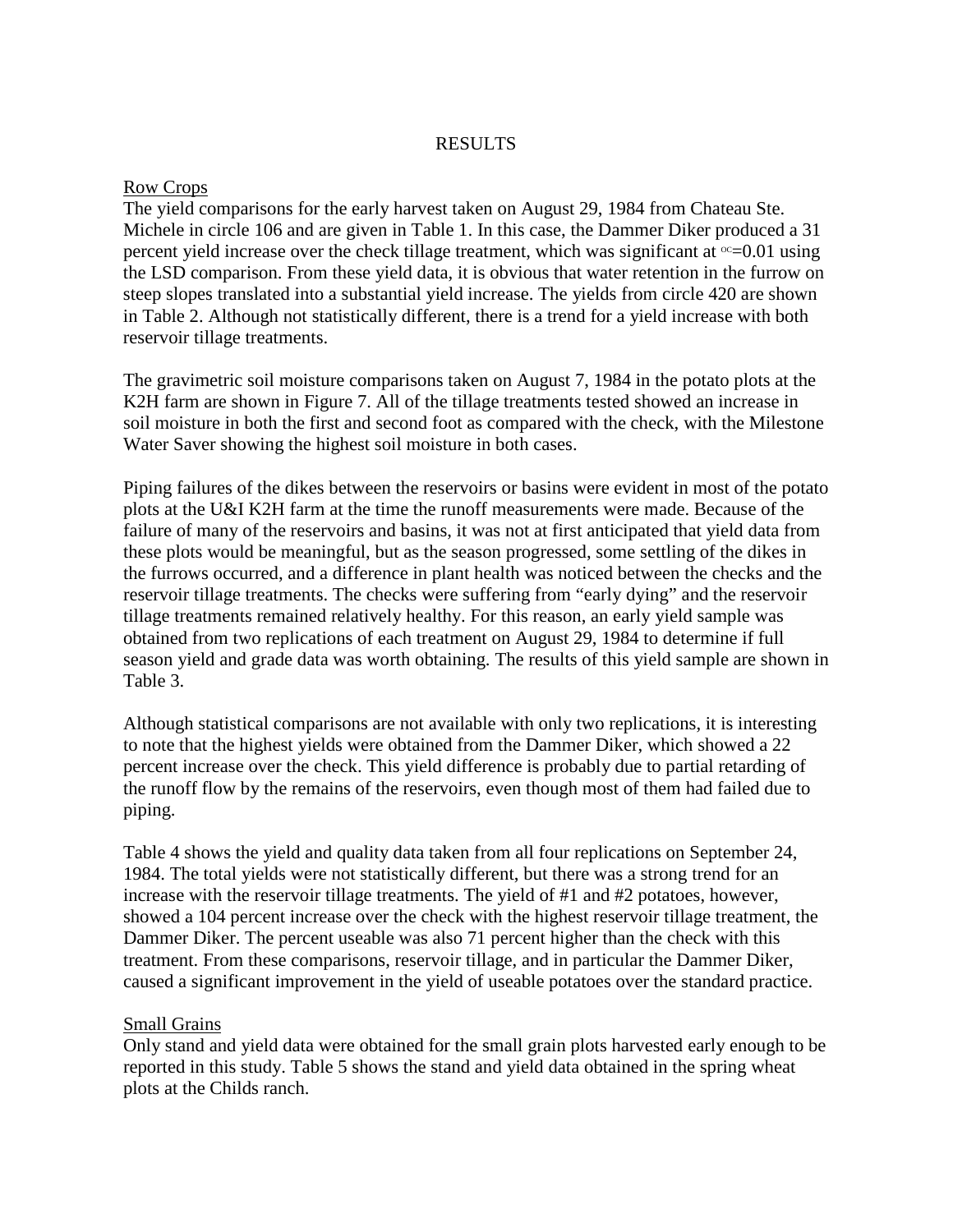The stand counts taken on March 30, 1984, just after emergence (one to three leaf stage) indicate a severe stand reduction due to both reservoir tillage treatments when compared with the checks. The stand counts taken eight weeks later show that the after-seeding and tillering of the plants tended to reduce this stand difference, especially in the plots treated with afterseeding. The yields also indicate that, although there was a stand reduction in the reservoir tilled plots, the extra moisture trapped tended to produce yields equal to the checks. When the after-seeding was used, however, a 9.5 percent yield increase was obtained over the check treatment, even though considerably more lodging of the reservoir tilled plots was apparent.

The yield data from the stand density trial at RECAB are given in Table 4. Although most of the differences were not statistically significantly different, the highest yields were obtained with the Dammer Diker reservoir tillage treatment with after-seeding at the rate of 40 lbs/acre in the disturbed area.

## CONCLUSIONS

The following conclusions were derived from the data collected in this study: 1) Substantial runoff or translocation occurs on steep slopes under center pivot irrigation without remedial tillage – even if the soil is very sandy and water applications are light; 2) This runoff can be effectively controlled using reservoir tillage and careful water management, resulting in substantial yield increases in both row crops and small grains; and 3) The stand reduction due to the use of reservoir tillage in small grains can be effectively offset by after-seeding at the rate of 40 lbs/acre in the disturbed areas.

### ACKNOWLEDGMENTS

Special thanks are in order for the Ag. Engineering and Development Co. of Richland, Washington for their financial support in this project and Chateau Ste. Michelle for neutron probe soil moisture measurements.

### REFERENCES

- 1. Aarstad, John S. and D. E. Miller. 1973. Soil management to reduce runoff under centerpivot sprinkler system. J. Soil and Water Conservation 28 (4): 171-173.
- 2. Danial, H.A. 1950. Water conservation for wheat production in Oklahoma. Soil Sci. of Amer. Proc. 15:408-412.
- 3. Kuska, J. B. and O. R. Mathews. 1956. Dryland crop-rotation and tillage experiments at the Colby (Kansas) Branch Experiment Station, Woodward, OK. USDA Circ. 917.
- 4. Longley, T. S. 1981. Low energy hybrid irrigation system. In: Water Forum 81, p. 65-73.
- 5. Longley, T. S. 1984. Basin Tillage for Irrigated Small Grain Production. In: Water Today and Tomorrow, Amer. Soc. Of Civil Engineers, New York, New York, p. 338-345.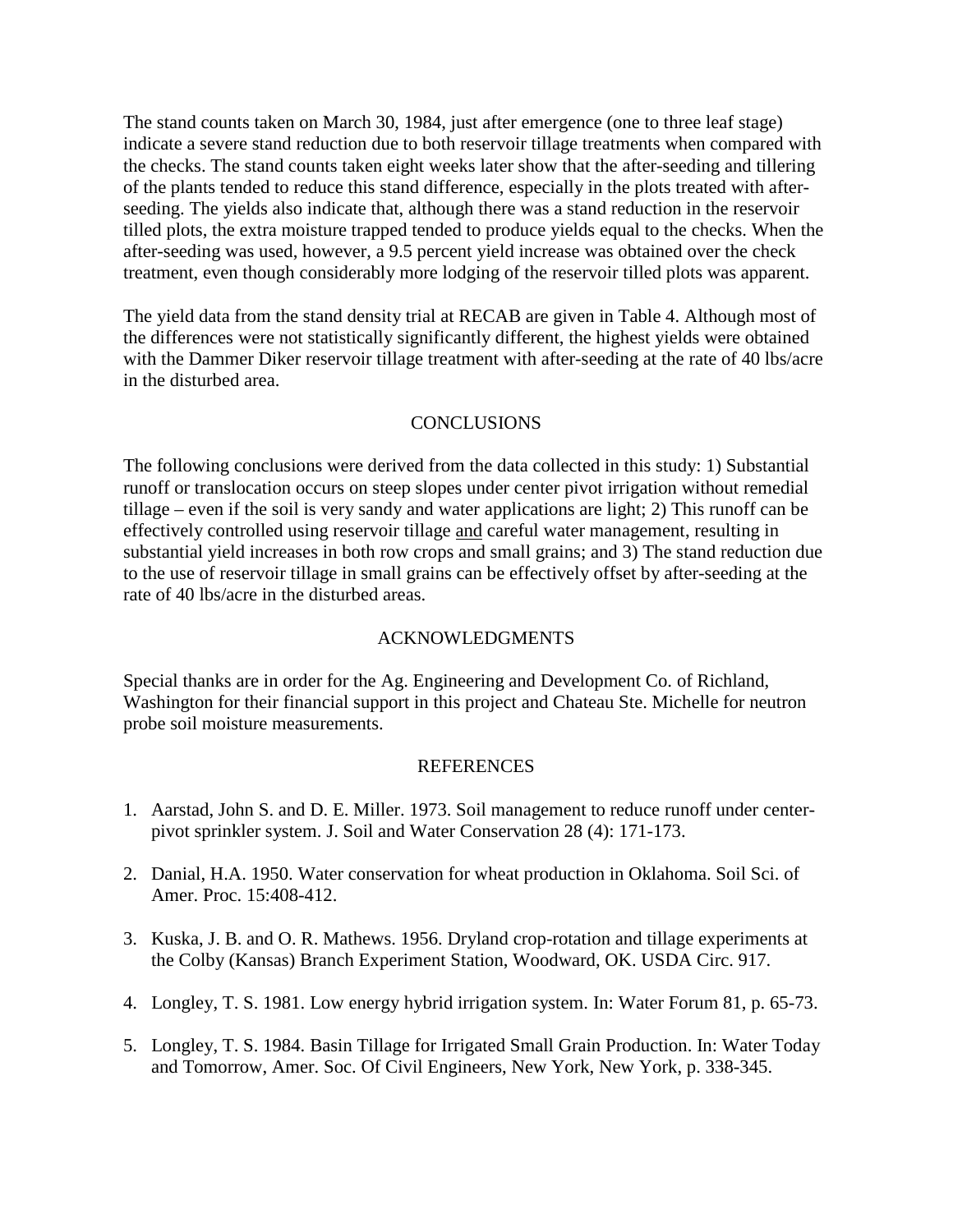- 6. Luebs, R. E. 1962. Investigation of cropping systems, tillage methods and cultural practices for dryland farming at the Fort Hays, (Kansas) Branch Experiment Station. Kansas Agr. Sta. Bull. 449.
- 7. Lyle, W. M. and D. R. Dixon. 1977. Basin tillage for rainfall retention. Transactions of the Amer. Soc. Of Agr. Engineers 20(6): 1013-1021.
- 8. Lyle, William M. and James P. Bordovsky. 1979. Traveling low energy precision irrigator. In: Irrigation & Drainage in the Nineteen-eighties, Amer. Soc. Of Civil Engineer, New York, New York, p. 121-32.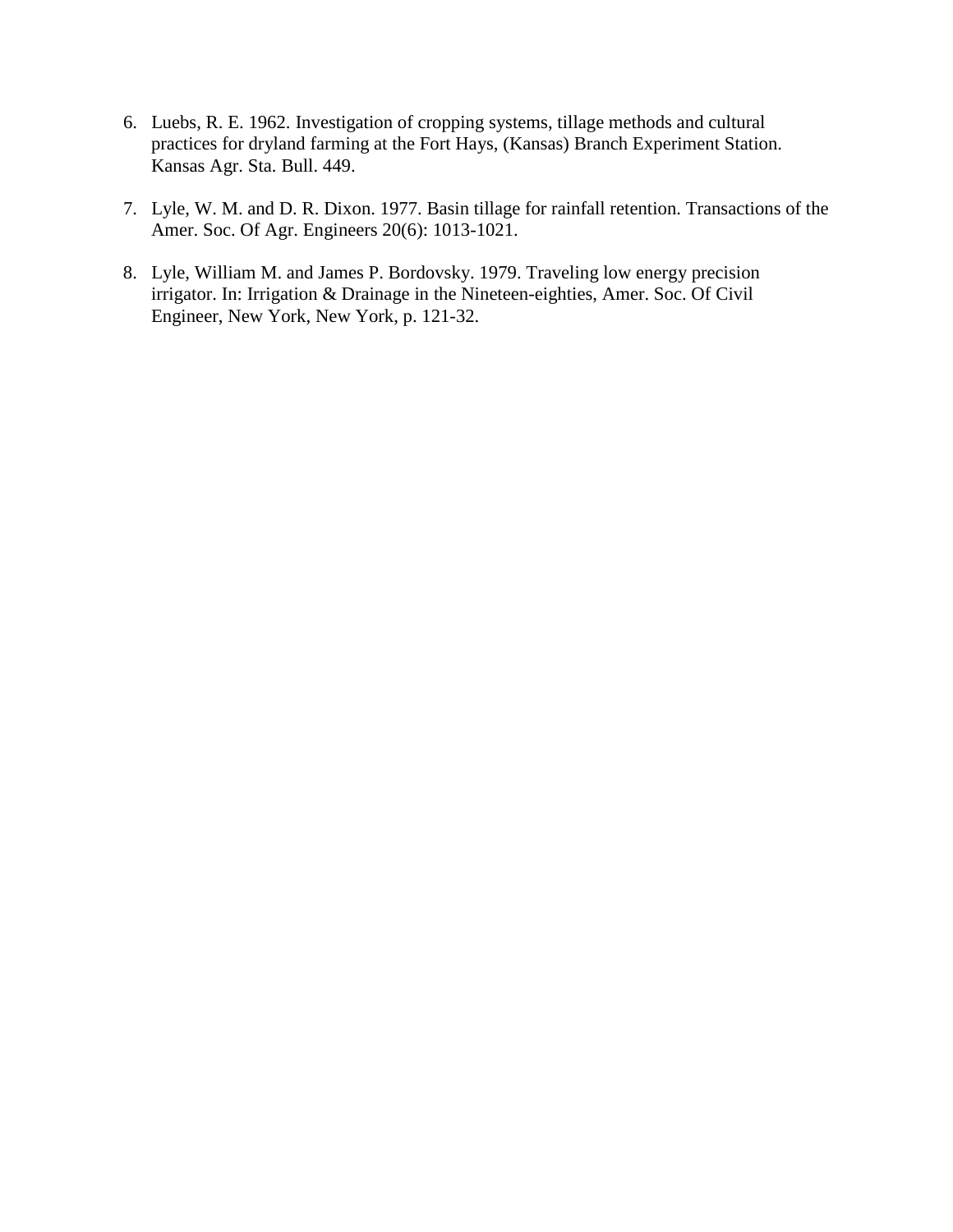# TABLES

| Table 1. Early corn yield data, Chateau St. Michelle, circle 106, 8.5% slope, |  |
|-------------------------------------------------------------------------------|--|
| harvested August 28, 1984.                                                    |  |

| Treatment       | Yield wet |
|-----------------|-----------|
|                 | Tons/Acre |
| 1. Check        | $6.69 b*$ |
| 2. Milestone    | $7.67$ ab |
| 3. Dammer Diker | 8.79 a    |
| $LSD's = 5%$    | 1.39      |
| 1%              | 2.09      |

Table 2. Early corn yield data, Chateau St. Michelle, Circle 420, 10% slope, 1984.

| Treatment       | Yield (Kernel $& Cob)$ | Tons/Acre  |
|-----------------|------------------------|------------|
|                 | Dry                    | Wet        |
|                 | September 25           | October 29 |
| 1. Dammer Diker | $7.18 b*$              | 10.17a     |
| 2. Milestone    | 7.49 ab                | 10.17a     |
| 3. Conventional | 7.09a                  | 9.17a      |
| $LSD's = 5%$    | 1.05                   |            |
| 1%              | 0.46                   |            |

\*Treatments with the same letter are not significantly different at P=0.95 using Duncan's MRT.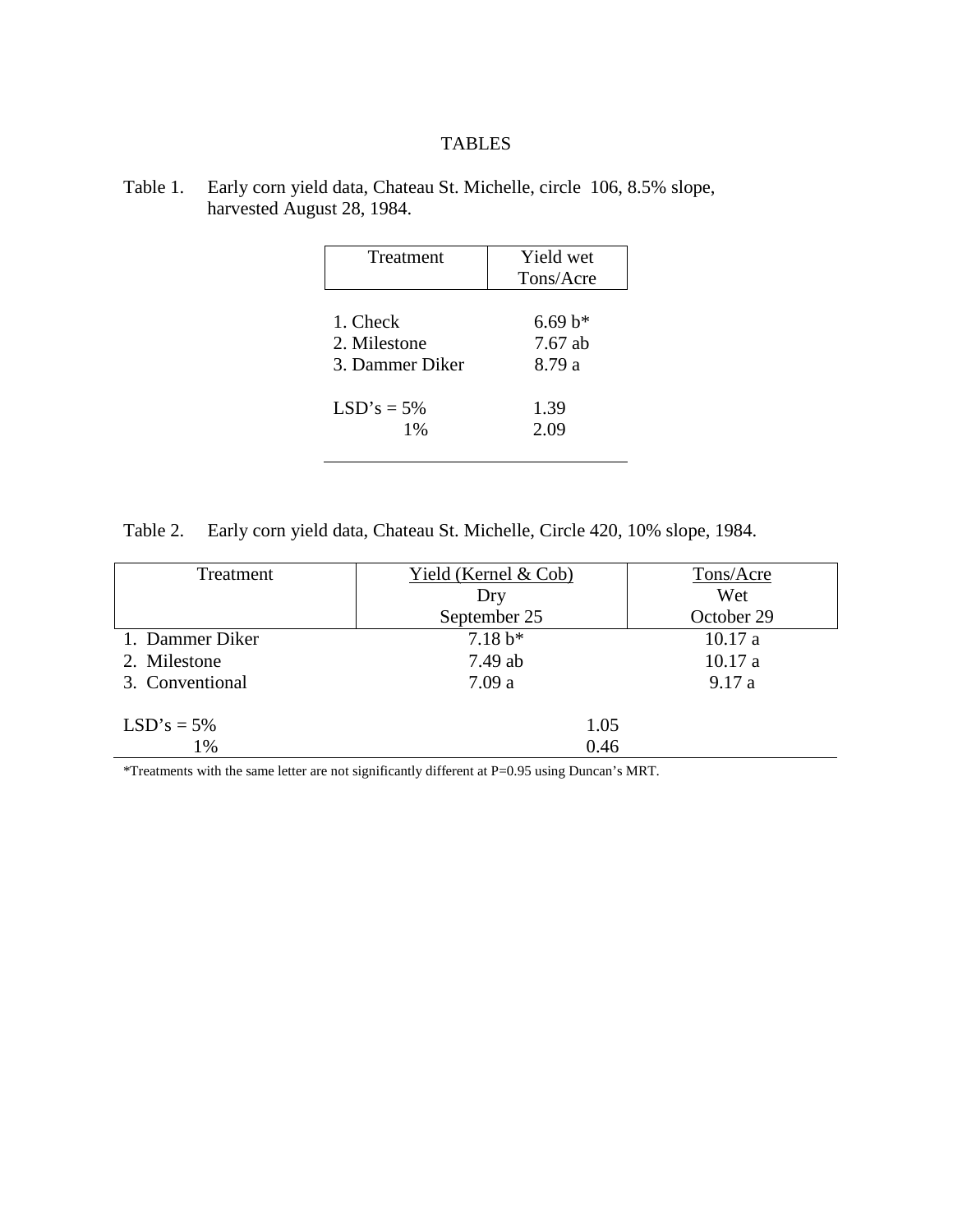|                 | Early Potato Yield |
|-----------------|--------------------|
|                 | August 29, 1984    |
| Treatment       | Tons/acre          |
|                 |                    |
| 1. Check        | 15.18              |
| 2. Ansley       | 17.58              |
| 3. Milestone    | 18.07              |
| 4. Dammer Diker | 18.47              |

Table 3. Early potato yield data, U&I Corporation, K2H Farm, circle 420, 10% slope, 1984.

Table 4. Early potato yield data, U & I Corporation K2H Farm, circle 320, 7% slope, 1984.

|                 | <b>Total Yield</b> | Yield $#1, #2$ |                 |
|-----------------|--------------------|----------------|-----------------|
| Treatments      | Tons/Acre          |                | % Useable       |
| 1. Check        | $14.27 a*$         | 7.49 b         | 49 <sub>b</sub> |
| 2. Ansley       | 18.07a             | 15.30a         | 84 a            |
| 3. Milestone    | 16.37a             | 10.30 ab       | $64$ ab         |
| 4. Dammer Diker | 13.38 a            | 8.70 ab        | $64$ ab         |
| $LSD's = 5\%$   | 7.99               | 6.29           | 24              |
| 10%             | 6.60               | 4.51           | 20              |

\*Treatments with the same letter are not significantly different at P=0.95 using Duncan's MRT.